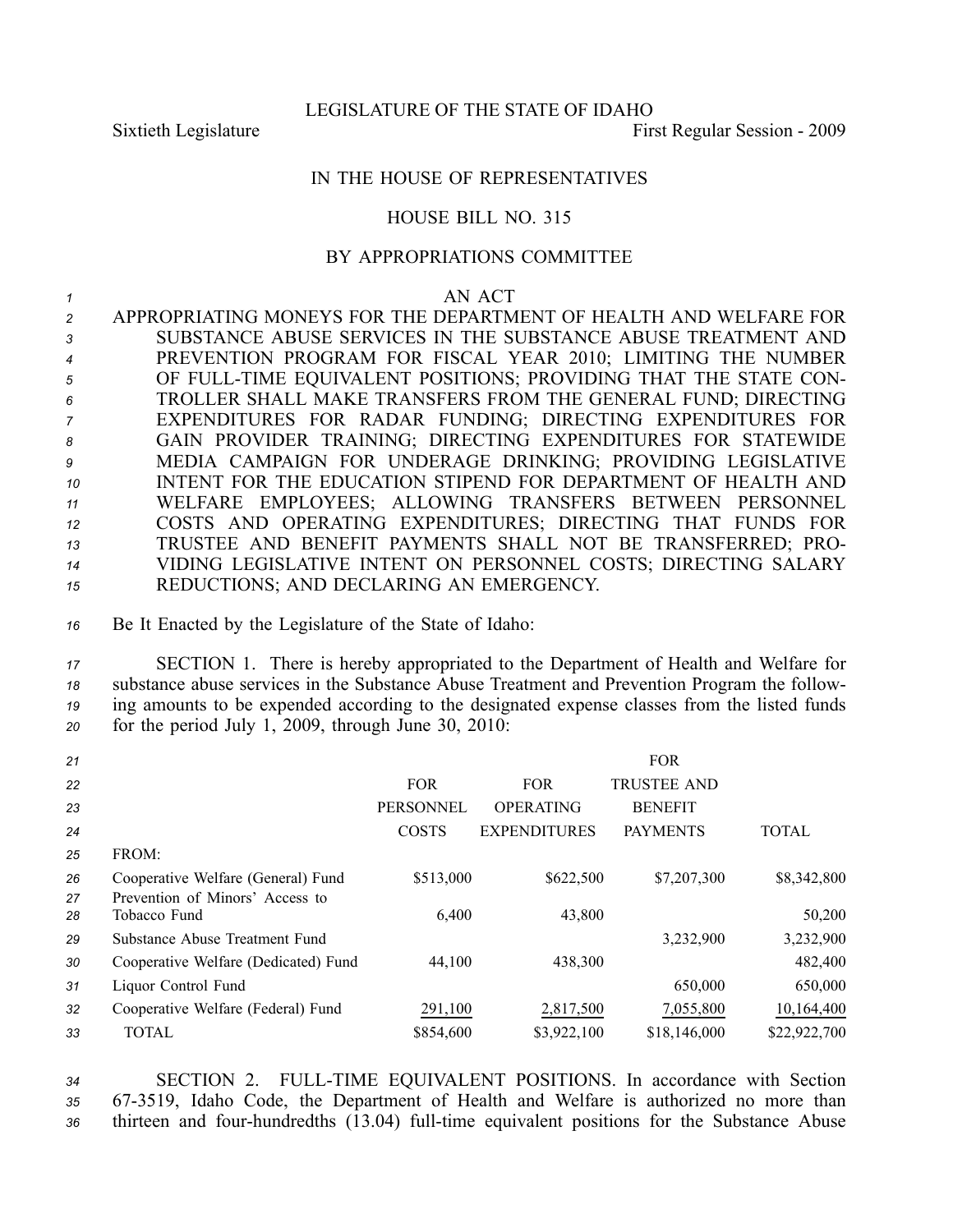*<sup>1</sup>* Treatment and Prevention Program during the period July 1, 2009, through June 30, 2010. 2 Transfers of full-time equivalent positions between appropriated programs within the depart-*<sup>3</sup>* ment are authorized and shall be reported in the budget prepared for the next fiscal year. Any *4* full-time equivalent positions in excess of the department's total cap may be authorized only by <sup>5</sup> the Governor and promptly reported to the Joint Finance-Appropriations Committee.

 SECTION 3. GENERAL FUND TRANSFERS. As appropriated, the State Controller shall make transfers from the General Fund to the Cooperative Welfare Fund, periodically, as requested by the director of the Department of Health and Welfare and approved by the Board of Examiners.

 SECTION 4. MILLENNIUM FUND INTENT REGARDING RADAR FUNDING. It is the intent of the Joint Millennium Fund Committee that the Department of Health and Welfare Substance Abuse Treatment and Prevention Program utilize its fiscal year 2010 operating bud- ge<sup>t</sup> to fund the costs of the Regional Alcohol Drug Awareness Resource (RADAR) Network Center's distribution of informational materials on tobacco and drug use prevention and cessa-tion to individuals and organizations statewide.

 SECTION 5. GAIN PROVIDER TRAINING. It is the intent of the Legislature that the Department of Health and Welfare Substance Abuse Treatment and Prevention Program utilize up to \$140,000 of its fiscal year 2010 operating budget appropriation for the purposes of GAIN provider training. The \$140,000 is in addition to any funding that the Office of Drug Policy designates within its operating budget for GAIN provider training.

 SECTION 6. STATEWIDE MEDIA CAMPAIGN FOR UNDERAGE DRINKING. It is the intent of the Legislature that for fiscal year 2010, the Department of Health and Welfare Substance Abuse Treatment and Prevention Program shall continue to fund at least \$50,000 of the \$1.6 million prevention budget for the youth and adult media campaign on underage drinking.

 SECTION 7. EDUCATION STIPEND FOR DEPARTMENT OF HEALTH AND WEL- FARE EMPLOYEES. Recognizing that employee development is an essential par<sup>t</sup> of <sup>a</sup> work- force but that budget shortfalls require <sup>a</sup> reprioritization of expenditures towards core functions first and development and training second. The Department of Health and Welfare is hereby directed not to pay any education stipend, regardless of funding source, for employees during the fiscal year 2010 due to budgetary shortfalls and <sup>a</sup> reprioritization towards core expenditures.

 SECTION 8. TRANSFERS BETWEEN PERSONNEL COSTS AND OPERATING EX-33 PENDITURES. Notwithstanding the provisions of Section 67-3511, Idaho Code, that state "No appropriation made for expenses other than personnel costs shall be expended for personnel costs of the particular department, office or institution for which it is appropriated,...." For fiscal year 2010, the Department of Health and Welfare may transfer funds appropriated for operating expenditures to personnel costs with the consent of the State Board of Examiners that currently designates the responsibility to the Division of Financial Management.

*<sup>39</sup>* SECTION 9. TRUSTEE AND BENEFIT PAYMENTS. Notwithstanding the provisions 40 of Section 67-3511, Idaho Code, funds budgeted in the trustee and benefit payments expendi-